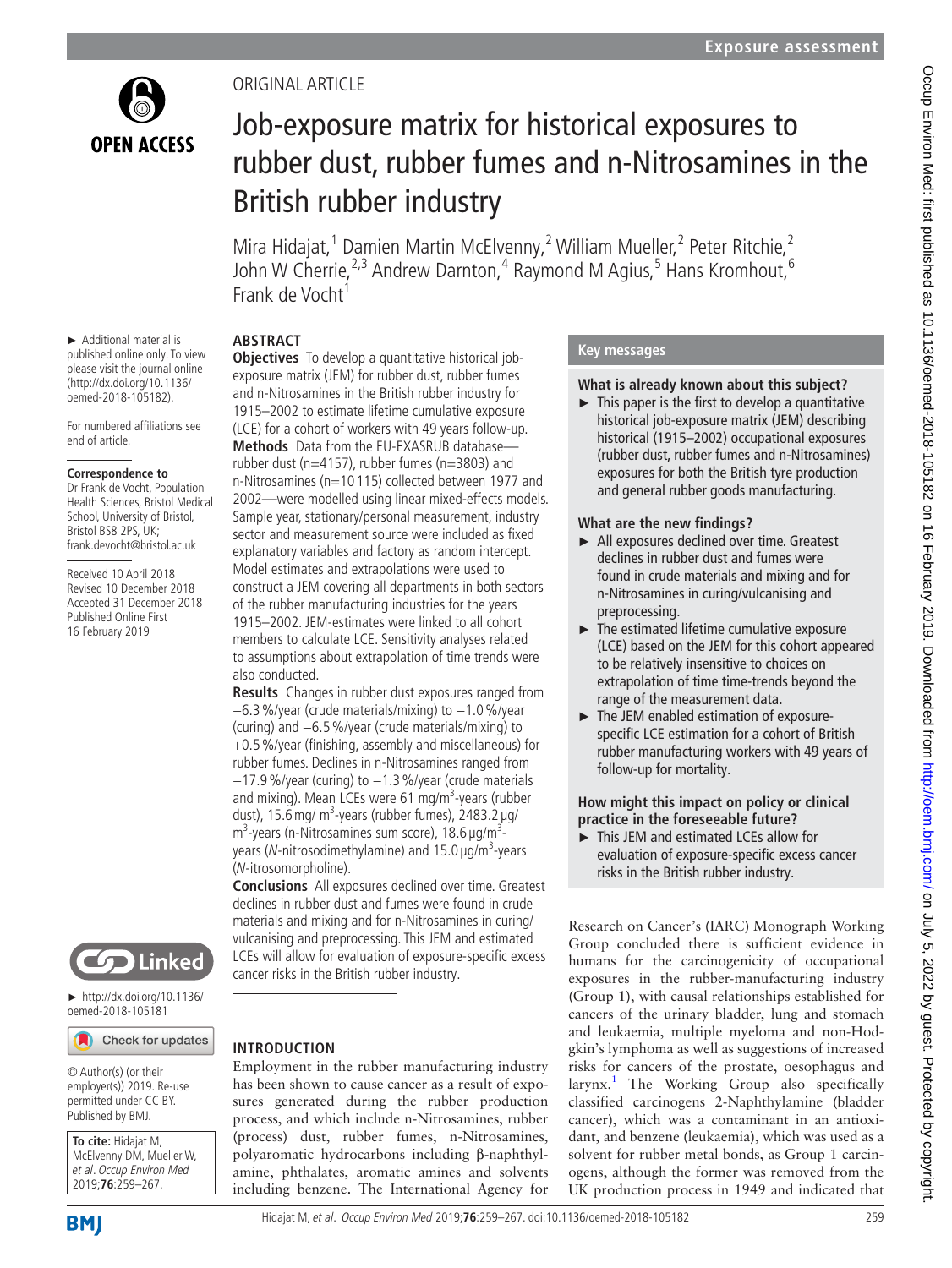it remained difficult to isolate other specific exposure-carcinogenic effect associations with a sufficient degree of confidence.<sup>1</sup>

Risks differ between countries, factories, departments, workers and over time, which is probably indicative of specific occupational exposures being the causal agents for specific cancers. Generally, exposures to rubber dust, which consists of particles arising from raw and synthetic materials as well as additives and fillers used to create the final rubber product, $1<sup>2</sup>$  is highest in the beginning stage of the manufacturing process where raw materials are transported, weighed, mixed with other chemicals and stored.<sup>[3](#page-8-1)</sup> Rubber fumes are generated when rubber mixtures are heated and cured along with other chemical accelerators and vulcanisation agents.[1 4](#page-8-0)*N*-Nitrosamines are produced during the vulcanising stage of the manufacturing process where rubber mixtures are heated along with other chemical accelerators and vulcanisation agents, such as tetramethylthiuram disulfide, zinc-diethyldithiocarbamate and morpholino mercapto-benzothiazole<sup>5</sup> which due to nitrosation produce *n*-Nitrosamines. The most-encountered nitrosamine in rubber manufacturing factories is *n*-nitrosodimethylamine (NDMA), but other nitrosamines identified include *n*-nitrosodiethylamine (NDEA), *n*-nitrosodibutylamine, *n*-nitrosopiperidine (NPIP) and *n*-nitrosomorpholine  $(NMor).<sup>1</sup>$  $(NMor).<sup>1</sup>$  $(NMor).<sup>1</sup>$ 

To evaluate the association between lifetime cumulative exposures (LCEs) to specific occupational exposures encountered in the rubber industry and cancer mortality, we have updated a cohort study of UK rubber manufacturing workers established in  $1967<sup>6</sup>$  $1967<sup>6</sup>$  $1967<sup>6</sup>$  up to 2015 (149 years mortality follow-up). External Standardised Mortality Ratio analyses of this updated cohort are presented in a companion paper.<sup>7</sup> In this paper, we present the methodology for the development of a historical, quantitative, job-exposure matrix (JEM) covering the cohort members' employment period (1915–2002), and which serves as the basis for a quantitative evaluation of cancer mortality risk and assessment of exposure-response associations to the specific carcinogens rubber dust, rubber fumes and n-Nitrosamines. This study represents the first historical quantitative JEM approach with estimations of LCE for a UK rubber manufacturing worker cohort.

#### **Materials and methods Data**

Measurements of personal exposure and area air concentrations of rubber dust, rubber fumes and n-Nitrosamines have been collated in the EXASRUB database.<sup>8</sup> In short, the EXASRUB database is a compilation of air concentration measurements in rubber factories in Europe and includes measurements that were collected for several purposes, including research and compliance testing. For analyses of rubber dust (n=4157) and rubber fumes (n=3803), we used data from the UK, which were collected by the British Rubber Manufacturing Association (BRMA) and present within the HSE's National Exposure Database (HSE-NEDB) in the period of 1977–2002 and which largely overlap with data used in a previous study.<sup>[3](#page-8-1)</sup> For analyses of n-Nitrosamines, due to the small sample size, we supplement measurements from the UK (n=84) with data from Germany (n=1939), where most n-Nitrosamines measurements in the EU-EXASRUB were collected. Industries in both countries were broadly comparable, while previous exploration of the data indicated that point estimates were generally similar and confidence intervals of estimates for average exposure overlapped.<sup>[9](#page-8-6)</sup>

Measurements of rubber dust, rubber fumes, the sum of the five most prevalent n-Nitrosamines (sum5-Nitrosamines; that

is, NDMA, NMor, NPIP, NDEA and NDBA) and individually for the two most prevalent specific nitrosamines, NDMA and NMor were analysed. Q-Q plots were explored and values >99th percentile of each exposure were removed prior to analyses because we could not evaluate whether these outliers were genuine (although unlikely high) measurements or erroneous. For rubber dust and rubber fumes, measurements below the  $0.1 \,\text{mg/m}^3$  limit of detection (LOD) were imputed with a single value<sup>10</sup> between 0.01 and 0.1 mg/m<sup>3</sup>, similar to previous work,<sup>[4](#page-8-8)</sup> assuming a uniform distribution. Similar to previous work,<sup>[9](#page-8-6)</sup> NDMA and NMor values below the LOD of  $0.3 \mu g/m^3$  were imputed with a single value between 0.01 and  $0.3 \mu\text{g/m}^3$ . The quality of these data was evaluated using Benford's law and indicated any observed deviations could be attributed to imputation and replacement methods.<sup>[11](#page-8-9)</sup>

In the EXASRUB dataset, jobs and tasks were classified based on the hierarchical BRMA classification.<sup>4</sup> To enable estimation of longitudinal JEMs, comparable departments were aggregated into four groups (frequencies in online [supplementary table S5](https://dx.doi.org/10.1136/oemed-2018-105182)): 'Raw Materials and Mixing' is composed of BRMA job codes 1 (crude materials and storage) and 2 (compounding and mixing); 'Pre-processing and Assembly' comprises BRMA job codes 3 (solutions, cements, latex and foam processing), 4 (extrusion, calendaring and stock preparation) and 5 (component building and assembly); 'Curing/Vulcanising' is composed of BRMA job code 6 (curing or vulcanizing) and 'Finishing, Assembly and Miscellaneous' is composed of BRMA job codes 7 (inspection, painting, finishing repairs), 8 (storage of finished goods, packing, dispatch), 9 (site workers, drivers, cleaners, laboratory control), 10 (engineering services, building maintenance) and 11 (non-process workers in the factory environment).

Other covariates in the statistical modelling were year of sampling, industry sector (tyre production or general rubber goods (GRG) manufacturing) and stationary or personal sampling. For rubber dust and fumes, an indicator variable for the measurement source, that is, BRMA or HSE-NEDB, based on previous evidence,<sup>[3](#page-8-1)</sup> and for n-Nitrosamines, a variable to indicate whether measurements were from the UK or Germany were included. Other exposure determinants (like measurement device and strategy) or individual behavioural or lifestyle factors such as PPE were unavailable in the EXASRUB database.

## **Statistical analysis; construction of the JEM**

We modelled the log-transformed concentration of each agent using a linear mixed-effect model with sample year and industry sector and a random intercept by factory (Eq. (1)).

$$
y_{ij} = \beta_0 + \beta_1 SAMPLEXR + \beta_2 SECTOR + \beta_3 PERSONAL + \beta_4 SOLRCE + u_j + \varepsilon_{ij}
$$
 (1)

where  $y_{ij}$ =loge concentration in mg/m<sup>3</sup> for rubber dust and fumes, NDMA, NMor and nitrosamines sum score for  $i=1$ , 2,...,  $n_i$  factories and  $j=1, 2,..., n_j$  measurements nested within factories;  $β_0$ =intercept;  $β_1$ SAMPLÉYR<sub>*ij*</sub>=fixed effects of the time trend; *β<sup>2</sup> SECTORij=*fixed effects of the industry sector*; β<sup>3</sup> PER-SONALij*=personalor stationary measurement; *β<sup>4</sup> SOURCEij*= fixedeffect for source of measurement (BRMA/HSE for rubber dust or fumes and UK/Germany for n-Nitrosamines)*; uj =*random intercept adjustment for measurements at the same factory and *εij* residual variance.

We ran separate models for each department group. Using results from each model, geometric means (GM) of each exposure were calculated as estimates of average personal exposure a worker would have received for each year, industry sector and department combination. Models were projected backward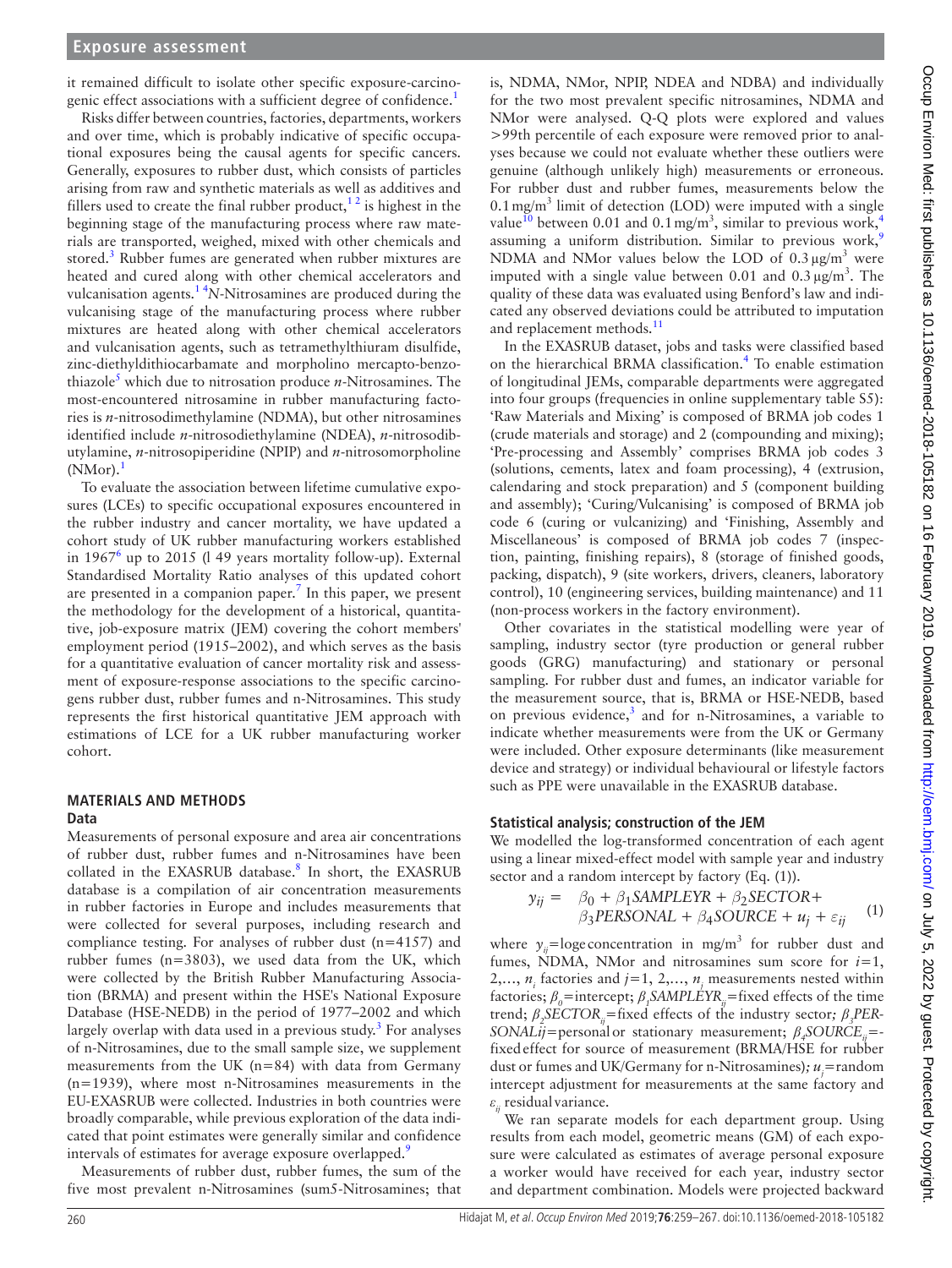from 1977 or 1981 to 1915 and forward from 2001 or 2002 to 2015 assuming that average trend from the first or last available measurements continuous to enable the calculation of lifetime exposure to each agent for the cohort. However, because extrapolation of lognormal exposures as far back as 1915 results in impossibly high estimates of average exposure, rubber dust and rubber fumes were capped at  $50 \,\text{mg/m}^3$ , similar to the methodology used in the development of another quantitative job-exposure matrix  $SYN-JEM$ <sup>[12](#page-8-10)</sup> while n-Nitrosamines, for lack of previous reference methods, were capped at twice the highest estimate of average exposures for a year with measurements. To evaluate these backcasting assumptions, we conducted sensitivity analysis in which a constant average exposure level was assumed from the first year of available measurement in the EXASRUB database. A comparable strategy was previously used to evaluate assessment of historical exposures in the asphalt paving industry.<sup>[13](#page-8-11)</sup>

Last, these model estimates were used to derive a quantitative, historical JEM by transforming back from log-space to provide estimates of GM exposure for each agent, industry sector, department and year combination. These personal exposure estimates were subsequently linked at an individual level to the cohort of workers employed for at least 1year in rubber factories in Great Britain on 1 February 1967 (n=36441); more on the study cohort can be found in the companion papers.<sup>7</sup> <sup>14</sup> For each worker, LCE was calculated by summing the exposure level to each agent from the start year of employment to the retirement year (assuming each worker retires at age 70) and is expressed as mg/m<sup>3</sup>-years for rubber dust and fumes and  $\mu$ g/m<sup>3</sup>-years for n-Nitrosamines, respectively.

All analyses were conducted in Stata 14.2 (Stata, release 14, 2018).

## **Results**

Numbers of measurements per department and year for the exposures are shown in online [supplementary tables S1–S3](https://dx.doi.org/10.1136/oemed-2018-105182). Estimates for rubber dust were based on 4157 measurements collected in 1977–2002 (11.3% below LOD), of which 58% were personal measurements. 91% of measurements were from BRMA and 61% were from the tyres industry. The number per department group ranged from 606 to 2005 [\(table](#page-3-0) 1). Results of the linear mixed effects models are provided in online [supple](https://dx.doi.org/10.1136/oemed-2018-105182)mentary tables S4-S8. GM for rubber dust was  $0.58 \text{ mg/m}^3$ . GM levels in crude materials/mixing and in finishing (0.41mg/  $\text{m}^3$ ) were on average about 25% higher than in preprocessing/ assembly and curing. Average exposure was more than 2.5 times higher in GRG compared with tyres production and was also higher in HSE-collected measurements than in those collected by the rubber manufacturing industry  $(2.71 \text{ mg/m}^3 \text{ vs } 1.76 \text{ mg/m}^3)$ m<sup>3</sup>, respectively). Exposure declined by about 6% (95% CI – 5% to −8%) annually in Crude Materials/Mixing and was −1% per year in the other departments (online [supplementary table S9](https://dx.doi.org/10.1136/oemed-2018-105182)). Conversely ([table](#page-4-0) 2), JEM estimates indicated average exposure levels of  $50 \text{ mg/m}^3$  from 1915 to 1935 (capped), followed by a decline from  $37.5 \text{ mg/m}^3$  in 1940 to 0.7 mg/m<sup>3</sup> in 2002 and from  $50 \,\text{mg/m}^3$  to  $1.1 \,\text{mg/m}^3$  in Crude Materials/Mixing department, tyres and GRG production sectors, respectively. In Pre-processing/Assembly, average exposure declined from 1.0 to 0.3mg/  $m<sup>3</sup>$  in tyres and 1.5 to 0.5 mg/m<sup>3</sup> in GRG; in Curing from 0.8 to 0.3 and 0.9 to 0.4 mg/m<sup>3</sup>, respectively and in Finishing from 1.6 to 0.6 and 1.0 to 0.3mg/m<sup>3</sup> in tyres and GRG, respectively.

GM rubber fume exposure in the GRG sector was  $0.26 \,\text{mg/m}^3$ , based on 3803 measurements (66% personal) collected between

1977 and 2002 of which 21.9% were below the detection level and had to be imputed. Thirty-four per cent of measurements were from the HSE-NEDB database, with average exposure levels approximately 3.5 times higher than for those collected by the BRMA. Average exposures were 2.3 times higher in GRG compared with tyres production and ranged from  $0.16$  mg/m<sup>3</sup> in Pre-processing/Assembly to 0.34 mg/m<sup>3</sup> in Curing. Time trends across departments were more variable than for rubber dust, and were  $-7\%$  (95% CI  $-5\%$  to  $-9\%$ ) annually in Crude Materials,  $-3\%$ /year (95% CI  $-5\%$  to  $+0.01\%$ ) in Pre-Processing/ Assembly,  $-2\%$ /year (95%CI  $-0.4\%$  to  $-0.9\%$ ) in Curing, and  $+0.5\%$  (95%CI  $-2.2\%$  to 3.2%) in Finishing (online [supplementary table S9](https://dx.doi.org/10.1136/oemed-2018-105182)). Conversely [\(table](#page-4-0) 2), JEM estimates of average exposure declined from  $50 \,\text{mg/m}^3$  (capped 1915–1977) in 1915 to  $0.2 \text{ mg/m}^3$  in 2002 in the crude materials department group in sectors. In the other department groups, average exposure declined from 0.9 to 0.1 mg/m<sup>3</sup> and 0.8 to 0.1 mg/m<sup>3</sup> in tyres and GRG, respectively (Pre-Processing); from 1.5 to  $0.2 \text{ mg/m}^3$ and 2.1 to  $0.3 \text{ mg/m}^3$  in Curing and was relatively stable 0.1 to  $0.2$  mg/m<sup>3</sup> in Finishing.

A total of 2023 measurements were available that allowed for combining of individual Nitrosamines (sum score) collected between 1983 and 2001 and of which 88.7% and 85.7% were <LOD, of which 4% were from the UK (see [table](#page-3-0) 1). Fifty-four per cent of these were personal measurements, with average exposure comparable to stationary measurements (0.57 and  $0.54 \,\mathrm{\upmu g/m^3}$ , respectively). Average exposure was about 4.5 times as high in the GRG compared with the tyres industry, and highest average exposure was found in Curing  $(0.72 \,\mu\text{g/m}^3)$ . Average trends over time (online [supplementary table S9](https://dx.doi.org/10.1136/oemed-2018-105182)) indicated reductions of 1.3% in the crude materials departments to as much as 18% annually in curing for the sum score [\(table](#page-5-0) 3). No significant exposure reductions were observed for individual nitrosamines, with the exceptions of NDMA in curing (−6%/ year) and NMor in pre-processing (−4%/year) ([table](#page-6-0) 4).

LCE of the cohort of 36441 workers (59% in GRG) is shown graphically in [figure](#page-7-0) 1, with summary statistics in online [supple](https://dx.doi.org/10.1136/oemed-2018-105182)[mentary tables S10–14.](https://dx.doi.org/10.1136/oemed-2018-105182) Rubber dust LCE ranged from 1.5 to 2068 mg/m<sup>3</sup>-years, which was higher in people working in GRG compared with tyres production (maximum LCE 1661 mg/m<sup>3</sup>years) and was highest for workers in Crude Materials/Mixing compared with those in other departments. LCE to rubber fumes ranged from 1 to 796 mg/m<sup>3</sup>-years, comparable in the GRG  $(0.6-796.3 \text{ mg/m}^3\text{-years})$  and tyres sectors  $(0.6-698.0 \text{ mg/m}^3\text{-}$ years) and was highest for those workers in the Crude Materials/ Mixing  $(7.2 - 796.3 \text{ mg/m}^3\text{-years})$ .

NDMA-LCE was higher than NMor-LCE and ranged from 1 to 949  $\mu$ g/m<sup>3</sup> compared with 0.3 to 125.3  $\mu$ g/m<sup>3</sup>, respectively, but was comparable for GRG and tyres production. Whereas NDMA LCE was highest for workers in the curing departments, LCE to NMor was highest in workers in the preprocessing and assembly departments.

## **Discussion**

This study aimed to create a historical quantitative JEM for exposure to rubber dust, rubber fumes and n-Nitrosamines in the UK rubber manufacturing industry for the period 1915–2002 from available quantitative measurements collected between 1977 and 2002 and use this to estimate LCEs for a cohort of rubber workers with 49 years of follow-up (1967–2015). Overall, the results with respect to average exposure levels were broadly in agreement with previous findings from the EXASRUB database, $3^{49}$  but average levels of rubber dust were lower than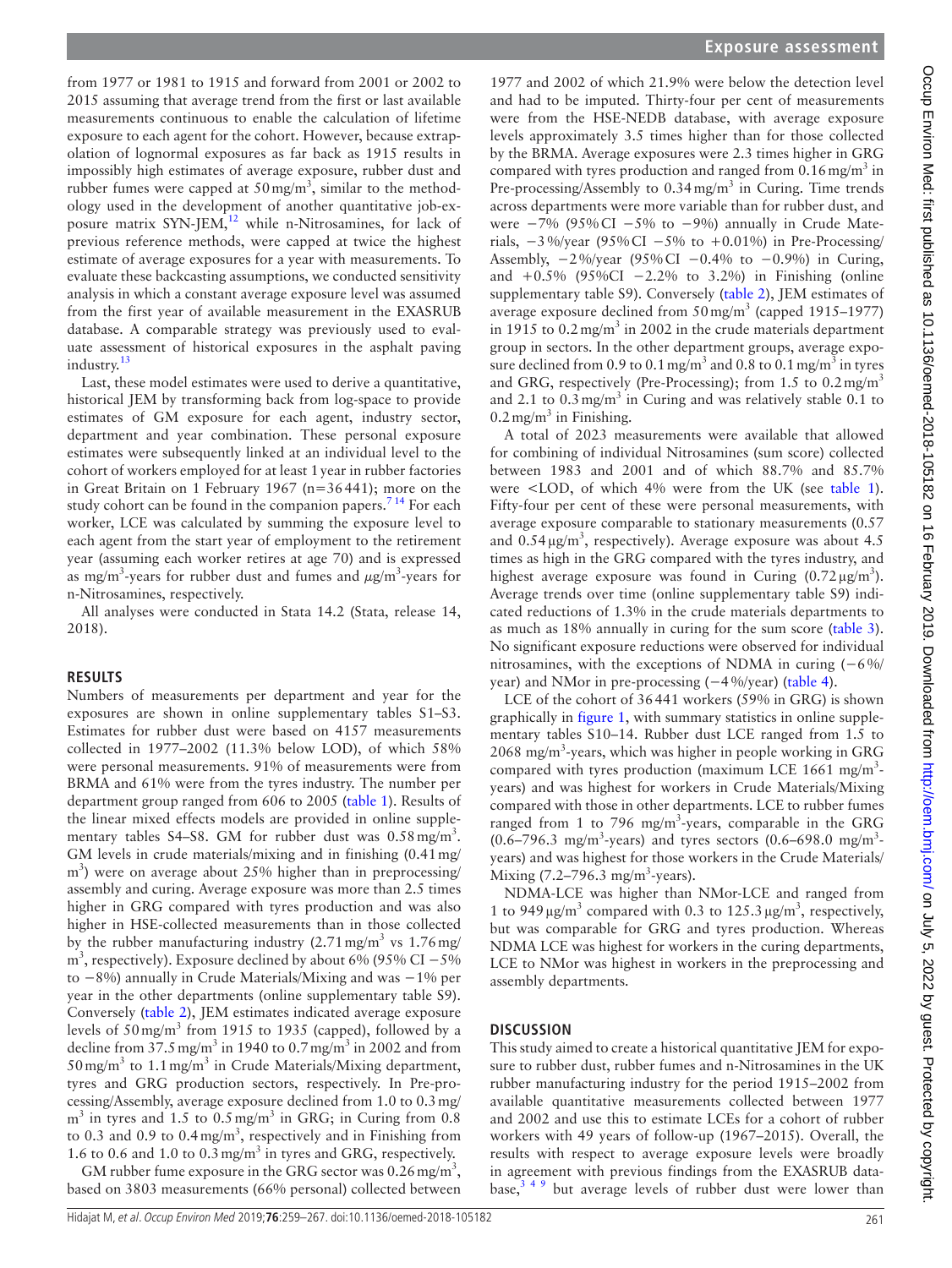<span id="page-3-0"></span>

| Distributions of rubber dust, rubber fume and n-Nitrosamines<br>Table 1                                                                                                                                                                                                                                                                                     |         |                                  |              |      |            |                              | measurements |      |      |                                                                              |         |      |                            |      |       |      |                            |      |         |      |
|-------------------------------------------------------------------------------------------------------------------------------------------------------------------------------------------------------------------------------------------------------------------------------------------------------------------------------------------------------------|---------|----------------------------------|--------------|------|------------|------------------------------|--------------|------|------|------------------------------------------------------------------------------|---------|------|----------------------------|------|-------|------|----------------------------|------|---------|------|
|                                                                                                                                                                                                                                                                                                                                                             |         | Rubber dust (mg/m <sup>3</sup> ) |              |      | Rubber fun | es (mg/m <sup>3</sup> )      |              |      |      | n-Nitrosamines sum score (µg/m <sup>3</sup> )                                |         |      | NDMA* (µg/m <sup>3</sup> ) |      |       |      | NMort (µg/m <sup>3</sup> ) |      |         |      |
|                                                                                                                                                                                                                                                                                                                                                             | z       | NΝ                               | $\mathsf{S}$ | GSD  | z          | AM                           | $\mathsf{S}$ | GSD  | z    | AM                                                                           | ŠΜ      | GSD  | z                          | NΝ   | ŠΡ    | GSD  | z                          | NΝ   | ŠΣ      | GSD  |
| Number of measurements                                                                                                                                                                                                                                                                                                                                      | 4157    | 1.84                             | 0.58         | 4.6  | 3803       | 0.57                         | 0.26         | 3.51 | 2023 | 7.87                                                                         | 0.56    | 1.41 | 2023                       | 0.32 | 0.16  | 2.81 | 2025                       | 0.27 | 0.16    | 2.70 |
| Below LOD#                                                                                                                                                                                                                                                                                                                                                  |         |                                  | 11.3%        |      |            | 21.9%                        |              |      |      | ₹                                                                            |         |      |                            |      | 88.7% |      |                            |      | 85.7%   |      |
| Sector                                                                                                                                                                                                                                                                                                                                                      |         |                                  |              |      |            |                              |              |      |      |                                                                              |         |      |                            |      |       |      |                            |      |         |      |
| General rubber goods                                                                                                                                                                                                                                                                                                                                        | 1607    | 2.68                             | 1.07         | 4.01 | 1987       | 0.76                         | 0.39         | 3.29 | 787  | 14.82                                                                        | 1.06    | 1.73 | 795                        | 0.29 | 0.16  | 2.72 | 793                        | 0.29 | 0.16    | 2.82 |
| Tyres                                                                                                                                                                                                                                                                                                                                                       | 2550    | 1.31                             | 0.40         | 4.42 | 1816       | 0.35                         | 0.17         | 3.23 | 1236 | 3.44                                                                         | 0.24    | 1.04 | 1228                       | 0.33 | 0.16  | 2.87 | 1232                       | 0.25 | 0.16    | 2.62 |
| P value                                                                                                                                                                                                                                                                                                                                                     |         |                                  | 0.053        |      |            | 0.002                        |              |      |      | 0.001                                                                        |         |      |                            |      | 0.012 |      |                            |      | 0.128   |      |
| Aggregated BRMA§ Departments                                                                                                                                                                                                                                                                                                                                |         |                                  |              |      |            |                              |              |      |      |                                                                              |         |      |                            |      |       |      |                            |      |         |      |
| Crude materials and<br>mixing                                                                                                                                                                                                                                                                                                                               | 2005    | 2.62                             | 0.41         | 4.93 | 1107       | 0.49                         | 0.23         | 3.76 | 85   | 1.13                                                                         | $-0.06$ | 0.54 | 86                         | 0.20 | 0.15  | 2.86 | 86                         | 0.28 | 0.16    | 2.92 |
| Preprocessing and<br>assembly                                                                                                                                                                                                                                                                                                                               | 616     | 1.23                             | 0.32         | 3.73 | 515        | 0.34                         | 0.16         | 3.43 | 250  | 5.68                                                                         | 0.26    | 1.16 | 249                        | 0.35 | 0.16  | 2.76 | 249                        | 0.23 | 0.15    | 2.57 |
| Curing, Vulcanising                                                                                                                                                                                                                                                                                                                                         | 930     | 0.74                             | 0.33         | 4.07 | 1716       | 0.67                         | 0.34         | 3.38 | 1371 | 9.77                                                                         | 0.72    | 1.53 | 1373                       | 0.31 | 0.16  | 3.19 | 1379                       | 0.26 | 0.16    | 2.65 |
| Finishing, assembly and<br>miscellaneous                                                                                                                                                                                                                                                                                                                    | 606     | 1.56                             | 0.41         | 4.17 | 465        | 0.6                          | 0.26         | 3.28 | 317  | 3.18                                                                         | 0.23    | 0.97 | 315                        | 0.33 | 0.16  | 2.35 | 311                        | 0.32 | 0.17    | 2.98 |
| P value                                                                                                                                                                                                                                                                                                                                                     |         |                                  | < 0.001      |      |            | 0.006                        |              |      |      | 0.392                                                                        |         |      |                            |      | 0.074 |      |                            |      | 0.057   |      |
| Sample type                                                                                                                                                                                                                                                                                                                                                 |         |                                  |              |      |            |                              |              |      |      |                                                                              |         |      |                            |      |       |      |                            |      |         |      |
| Personal                                                                                                                                                                                                                                                                                                                                                    | 2416    | 2.53                             | 1.00         | 3.95 | 2492       | 0.69                         | 0.35         | 3.28 | 1099 | 10.43                                                                        | 0.57    | 1.57 | 1119                       | 0.22 | 0.14  | 2.47 | 1114                       | 0.21 | 0.14    | 2.43 |
| Stationary                                                                                                                                                                                                                                                                                                                                                  | 1741    | 0.87                             | 0.28         | 4.09 | 1311       | 0.33                         | 0.15         | 3.29 | 924  | 4.82                                                                         | 0.54    | 1.18 | 904                        | 0.43 | 0.18  | 3.17 | 911                        | 0.34 | 0.18    | 2.99 |
| P value                                                                                                                                                                                                                                                                                                                                                     |         |                                  | < 0.001      |      |            | 0.001                        |              |      |      | 0.388                                                                        |         |      |                            |      | 0.001 |      |                            |      | < 0.001 |      |
| Dataset                                                                                                                                                                                                                                                                                                                                                     |         |                                  |              |      |            |                              |              |      |      |                                                                              |         |      |                            |      |       |      |                            |      |         |      |
| <b>BRMAS</b>                                                                                                                                                                                                                                                                                                                                                | 3799    | 1.76                             | 0.55         | 4.61 | 2494       | 0.32                         | 0.17         | 3.08 |      |                                                                              |         |      |                            |      |       |      |                            |      |         |      |
| HSE-NEDB1                                                                                                                                                                                                                                                                                                                                                   | 358     | 2.71                             | 1.15         | 3.84 | 3803       | 1.02                         | 0.59         | 2.97 |      |                                                                              |         |      |                            |      |       |      |                            |      |         |      |
| P value                                                                                                                                                                                                                                                                                                                                                     |         |                                  | 0.434        |      |            | 0.008                        |              |      |      |                                                                              |         |      |                            |      |       |      |                            |      |         |      |
| Country                                                                                                                                                                                                                                                                                                                                                     |         |                                  |              |      |            |                              |              |      |      |                                                                              |         |      |                            |      |       |      |                            |      |         |      |
| $UK**$                                                                                                                                                                                                                                                                                                                                                      | 4157    | 1.84                             | 0.58         | 4.6  | 3803       | 0.57                         | 0.26         | 3.51 | \$   | 3.67                                                                         | 0.34    | 1.01 | $\overline{\infty}$        | 0.88 | 0.35  | 3.89 | 83                         | 0.35 | 0.17    | 3.01 |
| Germany                                                                                                                                                                                                                                                                                                                                                     | $\circ$ |                                  |              |      | $\circ$    |                              |              |      | 939  | 8.05                                                                         | 0.57    | 1.42 | 1942                       | 0.29 | 0.15  | 2.73 | 1942                       | 0.26 | 0.16    | 2.69 |
| P value                                                                                                                                                                                                                                                                                                                                                     |         |                                  | $M\triangle$ |      |            | $\stackrel{\triangle}{\geq}$ |              |      |      | 0.590                                                                        |         |      |                            |      | 0.010 |      |                            |      | 0.628   |      |
| AM, arithmetic mean; GM, geometric means; GSD, geometric standard deviation; LOD,<br>** Only UK data were used for rubber fumes and rubber dust analyses.<br>IB ritish Health and Safety Executive National Exposure Database.<br>§ British Rubber Manufacturing Association.<br>* N-nitrosodimethylamine.<br>tN-nitrosomorpholine.<br>#Limit of detection. |         |                                  |              |      |            |                              |              |      |      | limit of detection; NDMA, N-nitrosodimethylamine; NMor, N-nitrosomorpholine. |         |      |                            |      |       |      |                            |      |         |      |

Occup Environ Med: first published as 10.1136/oemed-2018-105182 on 16 February 2019. Downloaded from http://oem.bmj.com/ on July 5, 2022 by guest. Protected by copyright. Occup Environ Med: first published as 10.1136/oemed-2018-105182 on 16 February 2019. Downloaded from Med: //oem.bmj.com/ on July 5, 2022 by guest. Protected by copyright.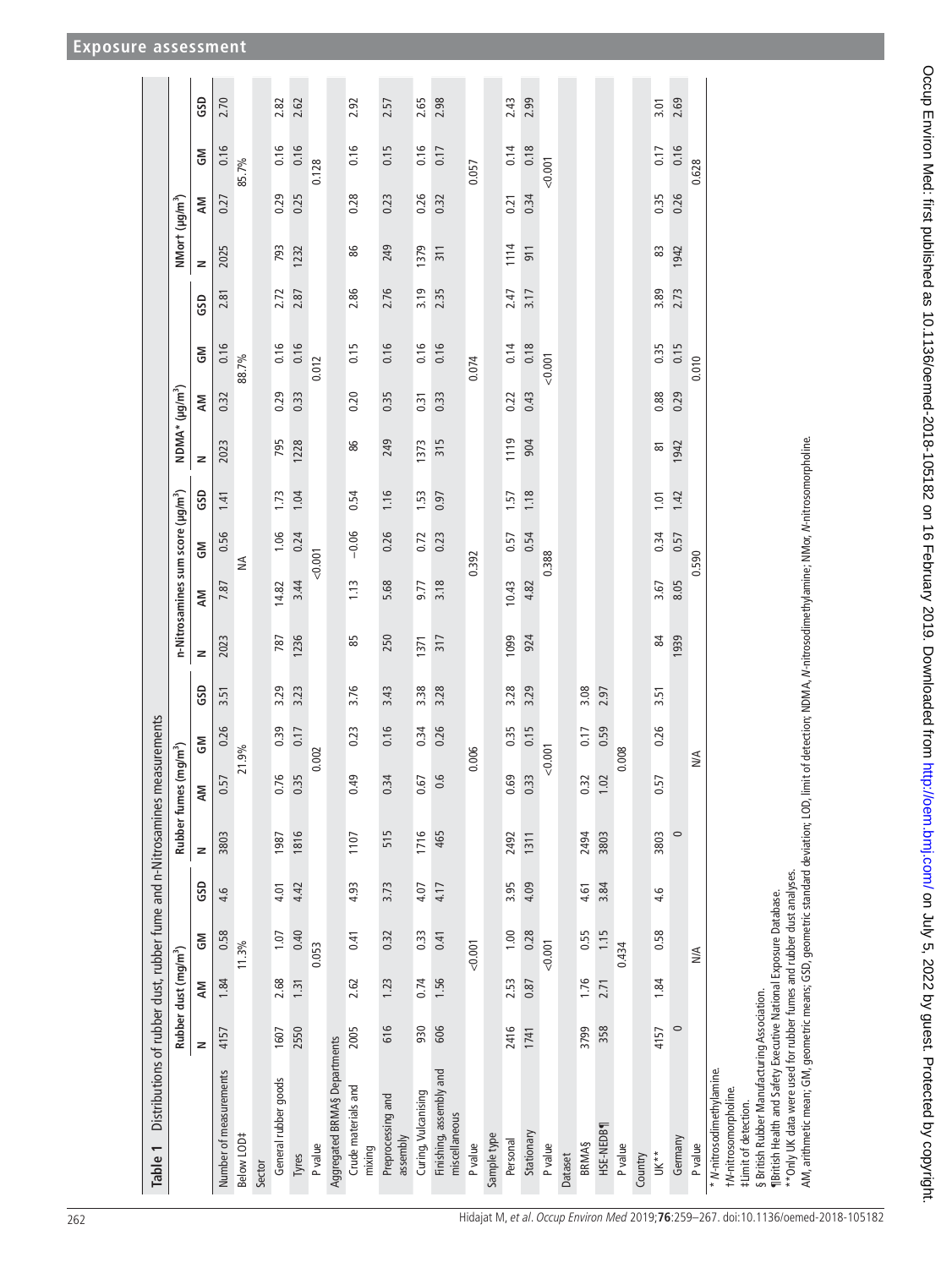<span id="page-4-0"></span>

| Table 2                   |        |                     |                               |      |               | Job exposure matrix for rubber dust and rubber fumes (mg/m <sup>3</sup> ) in the tyre and GRG industries |                |                         |                               |       |                               |      |                    |      |               |                         |
|---------------------------|--------|---------------------|-------------------------------|------|---------------|----------------------------------------------------------------------------------------------------------|----------------|-------------------------|-------------------------------|-------|-------------------------------|------|--------------------|------|---------------|-------------------------|
| Rubber dust               |        |                     |                               |      |               |                                                                                                          |                |                         | <b>Rubber fumes</b>           |       |                               |      |                    |      |               |                         |
| Department                | mixing | Crude materials and | Preprocessing and<br>assembly |      | Curing/Vulcan | lising                                                                                                   | miscellaneous  | Finishing, assembly and | Crude materials and<br>mixing |       | Preprocessing and<br>assembly |      | Curing/Vulcanising |      | miscellaneous | Finishing, assembly and |
| Year                      | Tyres  | GRG                 | Tyres                         | GRG  | Tyres         | GRG                                                                                                      | Tyres          | GRG                     | Tyres                         | GRG   | Tyres                         | GRG  | Tyres              | GRG  | Tyres         | GRG                     |
| 1915                      | 50.00  | 50.00               | 0.96                          | 1.49 | 0.82          | 95                                                                                                       | 1.62           | 0.95                    | 50.00                         | 50.00 | 0.93                          | 0.80 | 1.48               | 2.06 | 0.12          | 0.13                    |
| 1920                      | 50.00  | 50.00               | 0.91                          | 1.40 | 0.78          | $\overline{90}$                                                                                          | 5.             | 0.90                    | 37.83                         | 37.96 | 0.82                          | 0.71 | $\overline{131}$   | 1.83 | 0.12          | 0.14                    |
| 1925                      | 50.00  | 50.00               | 0.86                          | 1.32 | 0.74          | 86                                                                                                       | $\frac{43}{2}$ | 0.84                    | 27.05                         | 27.15 | 0.73                          | 0.63 | 1.16               | 1.63 | 0.12          | 0.14                    |
| 1930                      | 50.00  | 50.00               | 0.81                          | I.25 | 0.70          | $\overline{\infty}$                                                                                      | 1.35           | 0.79                    | 19.35                         | 19.42 | 0.64                          | 0.55 | 1.03               | 1.45 | 0.13          | 0.15                    |
| 1935                      | 50.00  | 50.00               | 0.76                          | 1.18 | 0.66          | L.                                                                                                       | .27            | 0.75                    | 13.84                         | 13.88 | 0.57                          | 0.49 | 0.92               | 1.29 | 0.13          | 0.15                    |
| 1940                      | 37.49  | 50.00               | 0.72                          | 1.11 | 0.63          | $\overline{r}$                                                                                           | 1.19           | 0.70                    | 9.89                          | 9.93  | 0.50                          | 0.43 | 0.82               | 1.14 | 0.13          | 0.15                    |
| 1945                      | 27.13  | 43.90               | 0.68                          | 1.05 | 0.60          | $\overline{.70}$                                                                                         | 1.12           | 0.66                    | 7.08                          | 7.10  | 0.45                          | 0.38 | 0.73               | 1.01 | 0.14          | 0.16                    |
| 1950                      | 19.64  | 31.77               | 0.64                          | 0.99 | 0.57          | 99                                                                                                       | 1.06           | 0.62                    | 5.06                          | 5.08  | 0.39                          | 0.34 | 0.64               | 0.90 | 0.14          | 0.16                    |
| 1955                      | 14.22  | 23.00               | 0.60                          | 0.93 | 0.54          | G3                                                                                                       | 0.99           | 0.59                    | 3.62                          | 3.63  | 0.35                          | 0.30 | 0.57               | 0.80 | 0.14          | 0.16                    |
| 1960                      | 10.29  | 16.65               | 0.57                          | 0.88 | 0.51          | GO.                                                                                                      | 0.93           | 0.55                    | 2.59                          | 2.60  | 0.31                          | 0.27 | 0.51               | 0.71 | 0.15          | 0.17                    |
| 1965                      | 7.45   | 12.05               | 0.54                          | 0.83 | 0.49          | 57                                                                                                       | 0.88           | 0.52                    | 1.85                          | 1.86  | 0.27                          | 0.23 | 0.45               | 0.63 | 0.15          | 0.17                    |
| 1970                      | 5.39   | 8.72                | 0.51                          | 0.78 | 0.46          | 54                                                                                                       | 0.83           | 0.49                    | 1.32                          | 1.33  | 0.24                          | 0.21 | 0.40               | 0.56 | 0.15          | 0.18                    |
| 1975                      | 3.90   | 6.31                | 0.48                          | 0.74 | 0.44          | $\overline{51}$                                                                                          | 0.78           | 0.46                    | 0.95                          | 0.95  | 0.21                          | 0.18 | 0.36               | 0.50 | 0.16          | 0.18                    |
| 1980                      | 2.83   | 4.57                | 0.45                          | 0.70 | 0.42          | <b>ę</b>                                                                                                 | 0.73           | 0.43                    | 0.68                          | 0.68  | 0.19                          | 0.16 | 0.32               | 0.44 | 0.16          | 0.19                    |
| 1985                      | 2.04   | 3.31                | 0.43                          | 0.66 | 0.40          | 9                                                                                                        | 0.69           | 0.41                    | 0.48                          | 0.49  | 0.17                          | 0.14 | 0.28               | 0.39 | 0.16          | 0.19                    |
| 1990                      | 1.48   | 2.39                | 0.40                          | 0.62 | 0.38          | $\dot{a}$                                                                                                | 0.65           | 0.38                    | 0.35                          | 0.35  | 0.15                          | 0.13 | 0.25               | 0.35 | 0.17          | 0.20                    |
| 1995                      | 1.07   | 1.73                | 0.38                          | 0.59 | 0.36          | $\ddot{d}$                                                                                               | 0.61           | 0.36                    | 0.25                          | 0.25  | 0.13                          | 0.11 | 0.22               | 0.31 | 0.17          | 0.20                    |
| 2000                      | 0.78   | 1.25                | 0.36                          | 0.55 | 0.34          | ਰੰ                                                                                                       | 0.57           | 0.34                    | 0.18                          | 0.18  | 0.12                          | 0.10 | 0.20               | 0.28 | 0.18          | 0.21                    |
| 2002                      | 0.68   | 1.10                | 0.35                          | 0.54 | 0.33          | $\overline{39}$                                                                                          | 0.56           | 0.33                    | 0.16                          | 0.16  | 0.11                          | 0.09 | 0.19               | 0.26 | 0.18          | 0.21                    |
| GRG, general rubber good. |        |                     |                               |      |               |                                                                                                          |                |                         |                               |       |                               |      |                    |      |               |                         |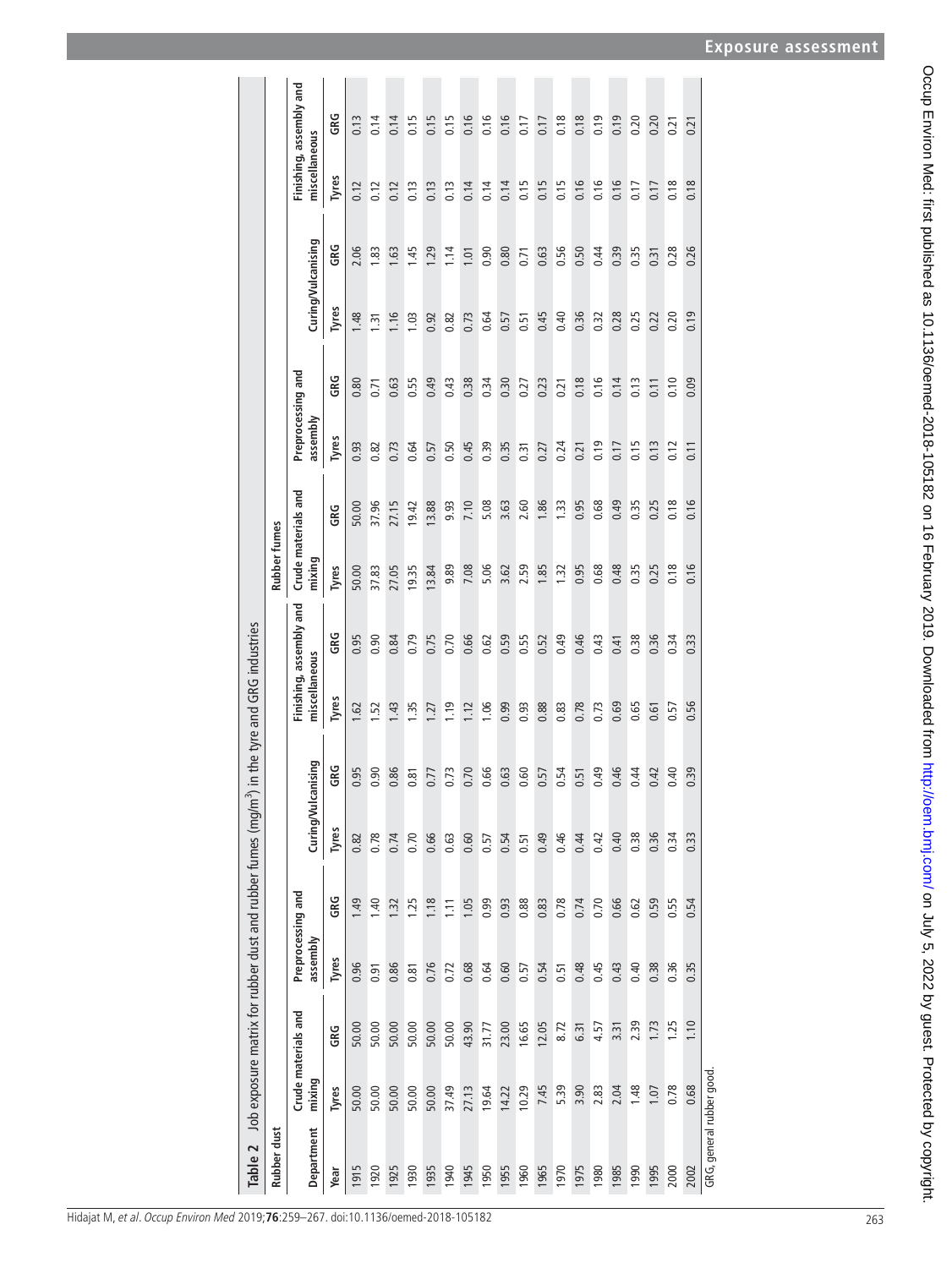## <span id="page-5-0"></span>**Table 3** Job exposure matrix for n-Nitrosamines sum score (μg/m<sup>3</sup>)

|      |              | Crude materials and mixing |              | Preprocessing and assembly | Curing/Vulcanising |         | miscellaneous | Finishing, assembly and |
|------|--------------|----------------------------|--------------|----------------------------|--------------------|---------|---------------|-------------------------|
| Year | <b>Tyres</b> | GRG                        | <b>Tyres</b> | GRG                        | <b>Tyres</b>       | GRG     | <b>Tyres</b>  | GRG                     |
| 1915 | 1.91         | 2.10                       | 394.62       | 751.30                     | 1291.00            | 1291.00 | 0.20          | 0.19                    |
| 1920 | 1.80         | 1.97                       | 283.15       | 532.20                     | 1291.00            | 1291.00 | 0.22          | 0.21                    |
| 1925 | 1.71         | 1.85                       | 203.16       | 377.00                     | 1291.00            | 1291.00 | 0.24          | 0.24                    |
| 1930 | 1.62         | 1.73                       | 145.77       | 267.10                     | 1291.00            | 1291.00 | 0.26          | 0.26                    |
| 1935 | 1.53         | 1.62                       | 104.59       | 189.20                     | 1291.00            | 1291.00 | 0.29          | 0.29                    |
| 1940 | 1.45         | 1.52                       | 75.05        | 134.10                     | 1291.00            | 1291.00 | 0.32          | 0.31                    |
| 1945 | 1.37         | 1.43                       | 53.85        | 95.00                      | 1291.00            | 1291.00 | 0.35          | 0.35                    |
| 1950 | 1.30         | 1.34                       | 38.64        | 67.30                      | 1291.00            | 1291.00 | 0.39          | 0.38                    |
| 1955 | 1.23         | 1.25                       | 27.72        | 47.70                      | 1291.00            | 1291.00 | 0.43          | 0.42                    |
| 1960 | 1.16         | 1.17                       | 19.89        | 33.80                      | 1291.00            | 1291.00 | 0.47          | 0.46                    |
| 1965 | 1.10         | 1.10                       | 14.27        | 23.90                      | 1291.00            | 1291.00 | 0.52          | 0.51                    |
| 1970 | 1.04         | 1.03                       | 10.24        | 16.90                      | 564.80             | 1097.10 | 0.57          | 0.56                    |
| 1975 | 0.99         | 0.97                       | 7.35         | 12.00                      | 211.30             | 410.40  | 0.63          | 0.62                    |
| 1980 | 0.93         | 0.91                       | 5.27         | 8.51                       | 79.00              | 153.50  | 0.69          | 0.68                    |
| 1985 | 0.88         | 0.85                       | 3.78         | 6.03                       | 29.60              | 57.40   | 0.76          | 0.75                    |
| 1990 | 0.84         | 0.80                       | 2.71         | 4.27                       | 11.10              | 21.50   | 0.84          | 0.82                    |
| 1995 | 0.79         | 0.75                       | 1.95         | 3.02                       | 4.14               | 8.04    | 0.92          | 0.91                    |
| 2000 | 0.75         | 0.70                       | 1.40         | 2.14                       | 1.55               | 3.01    | 1.01          | 1.00                    |
| 2002 | 0.73         | 0.68                       | 1.22         | 1.87                       | 1.05               | 2.03    | 1.05          | 1.04                    |

GRG, general rubber good.

those reported in Poland.<sup>[15](#page-8-12)</sup> Other exposure studies for the UK rubber industry examined exposure levels to rubber dust and rubber fumes, but not n-Nitrosamines<sup>2-4</sup> or compared n-Nitrosamines between different countries alone.<sup>9</sup> Estimates of average exposures of individual nitrosamines were comparable to those observed previously and showed little variation of individual nitrosamines across departments, which could be attributed to high numbers of measurements below the LOD.<sup>59</sup>

Longitudinal trends for rubber dust ranged from −1% per year in Curing to −6.3% per year in Crude Materials/Mixing. More modest declines of rubber dust exposure (−3.9%/year in crude materials and mixing) were previously found.<sup>[4](#page-8-8)</sup> Nonetheless, these were comparable to previous trends based on the same data and reported −4.1%/year for BRMA measurements and  $-2.3\%$  $-2.3\%$  $-2.3\%$ /year for HSE-NEDB data in the industry as a whole.<sup>3</sup> This was also comparable to the average trend in the Dutch industry  $(-5.7\%/year)^{16}$  but was about half that reported in the Polish industry, which ranged from-2.5%/year in pre-treating to −12.4%/year during handling of crude materials.[15](#page-8-12)

Temporal trend in rubber fumes ranged from  $+0.5\%$ /year to −6.5%/year in different department groups, which was roughly comparable to the overall −2.9% and −4.8% per year, depending on the data source, has been reported previously.<sup>[3](#page-8-1)</sup> Differences are likely the result of varied modelling strategies, including larger grouping of departments in our study, which used fewer groups aggregated from different departments, and the fact we used separate models for these department groups instead of estimating from one shared model.

n-Nitrosamines in the European rubber industry were primarily collected in Germany, and these were included in the EXASRUB database<sup>[9](#page-8-6)</sup> and in these analyses, with some additional cross-sectional data from other countries, including the UK, for which confidence intervals overlapped with German data. As such, it is no surprise that similar trends were observed in our study compared with those reported previously.<sup>[9](#page-8-6)</sup>

Slight increases in annual exposures to rubber fumes, NSS and NDMA (0.5%, 1.9% and 1%, respectively) were observed in the finishing department. However, these increases are not statistically significant (online [supplementary table S6](https://dx.doi.org/10.1136/oemed-2018-105182)) and thus also consistent with no change or reductions. These trends are possibly due to a very low level of exposures with little opportunity for further reductions. Furthermore, exposure sources may not be task-related but rather are due to off-gassing from the cured products. Steep declines in the levels of exposure to n-Nitrosamines within the curing department in 1970–1975 were expected as improvements to the production process and rubber mixtures were made within this period, $17$  particularly to the curing department which is the main source of exposures to nitrosamines.

LCEs have been calculated from estimates of average exposures for each department group and year for which exposure estimates were required. A JEM approach has been used before in epidemiological work in the UK rubber industry, but this was based on expert assessment classifying exposure as low, medium or high,<sup>18</sup> rather than basing estimates of average exposure on quantitative exposure measurements collected in the industry, as we did in this study. A comparable approach to the one in this study, however, was used to assess the exposure-response association between carcinogenic compounds and cancer mortality for a cohort of Polish rubber factory workers.<sup>[15 19](#page-8-12)</sup>

There are several limitations to this analysis. First, measurements were not uniformly collected and were a compilation of data collected for compliance testing, research or due to worker complaints. We adjusted for personal/stationary measurement type and for source of the data, similar to previous work, but nonetheless this may still have resulted in residual errors in estimates of central tendency because of exposure affecting factors not taken into account. Unequal numbers of measurements from each factory over time may also have affected estimates of the time trends because factories contributed different numbers

Γ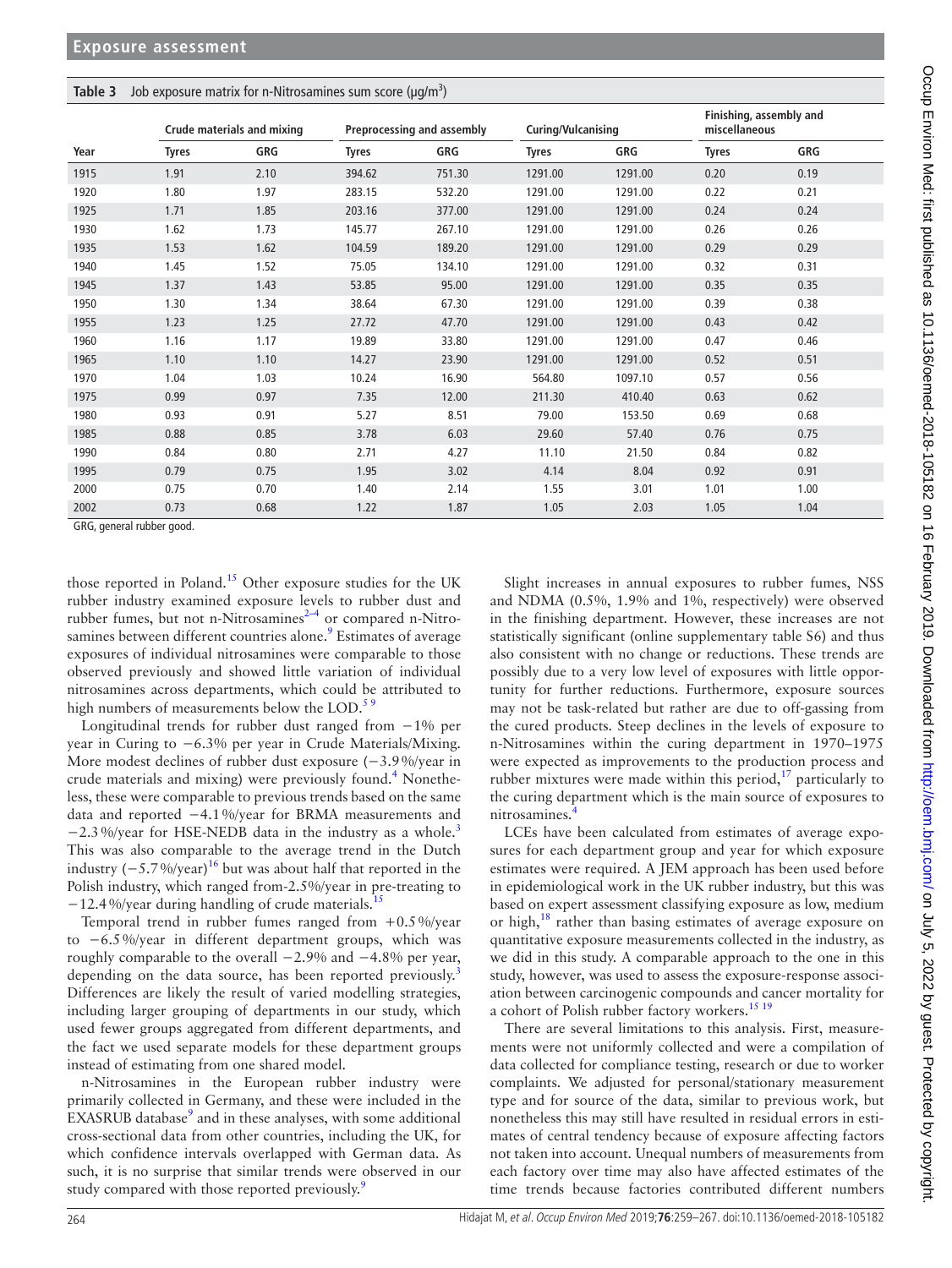<span id="page-6-0"></span>

| Table 4 |                          |                            | Job exposure matrix for NDMA and NMor (µq/m <sup>3</sup> ) |      |               |                  |       |      |                    |         |       |      |             |                                       |       |                  |
|---------|--------------------------|----------------------------|------------------------------------------------------------|------|---------------|------------------|-------|------|--------------------|---------|-------|------|-------------|---------------------------------------|-------|------------------|
|         |                          | Crude materials and mixing |                                                            |      | Preprocessing | and assembly     |       |      | Curing/Vulcanising |         |       |      |             | Finishing, assembly and miscellaneous |       |                  |
|         | <b>NDMA</b>              |                            | Nmor                                                       |      | <b>NDMA</b>   |                  | Nmor  |      | NDMA               |         | Nmor  |      | <b>NDMA</b> |                                       | Nmor  |                  |
| Year    | Tyres                    | GRG                        | Tyres                                                      | GRG  | Tyres         | G.               | Tyres | GRG  | Tyres              | ទី<br>ច | Tyres | GRG  | Tyres       | GRG                                   | Tyres | gg               |
| 1915    | 0.17                     | 0.33                       | 0.28                                                       | 0.12 | 0.06          | $\overline{0}$   | 5.83  | 5.15 | 71.42              | 51.47   | 0.35  | 0.43 | 0.16        | 0.13                                  | 2.02  | 1.65             |
| 1920    | 0.16                     | 0.31                       | 0.27                                                       | 0.11 | 0.06          | $\overline{0}$   | 4.68  | 4.14 | 51.19              | 36.89   | 0.36  | 0.43 | 0.16        | 0.13                                  | 1.73  | $\overline{142}$ |
| 1925    | 0.16                     | 0.30                       | 0.26                                                       | 0.11 | 0.07          | $\ddot{\circ}$   | 3.76  | 3.32 | 36.69              | 26.44   | 0.36  | 0.44 | 0.17        | 0.14                                  | 1.48  | 1.21             |
| 1930    | 0.15                     | 0.29                       | 0.25                                                       | 0.10 | 0.08          | 0.10             | 3.02  | 2.67 | 26.30              | 18.95   | 0.37  | 0.45 | 0.18        | 0.15                                  | 1.27  | 1.04             |
| 1935    | 0.14                     | 0.28                       | 0.24                                                       | 0.10 | 0.09          | 0.11             | 2.42  | 2.14 | 18.85              | 13.58   | 0.38  | 0.46 | 0.19        | 0.16                                  | 1.09  | 0.89             |
| 1940    | 0.14                     | 0.27                       | 0.23                                                       | 0.10 | 0.10          | 0.13             | 1.95  | 1.72 | 13.51              | 9.74    | 0.38  | 0.47 | 0.20        | 0.16                                  | 0.93  | 0.76             |
| 1945    | 0.13                     | 0.25                       | 0.22                                                       | 0.09 | 0.12          | 0.14             | 1.56  | 1.38 | 9.68               | 6.98    | 0.39  | 0.48 | 0.21        | 0.17                                  | 0.80  | 0.65             |
| 1950    | 0.13                     | 0.24                       | 0.21                                                       | 0.09 | 0.13          | 0.16             | 1.25  | 1.11 | 6.94               | 5.00    | 0.40  | 0.48 | 0.22        | 0.18                                  | 0.68  | 0.56             |
| 1955    | 0.12                     | 0.23                       | 0.20                                                       | 0.09 | 0.15          | 0.18             | 1.01  | 0.89 | 4.98               | 3.59    | 0.41  | 0.49 | 0.24        | 0.19                                  | 0.58  | 0.48             |
| 1960    | 0.12                     | 0.22                       | 0.20                                                       | 0.08 | 0.17          | $\overline{21}$  | 0.81  | 0.72 | 3.57               | 2.57    | 0.41  | 0.50 | 0.25        | 0.20                                  | 0.50  | 0.41             |
| 1965    | 0.11                     | 0.21                       | 0.19                                                       | 0.08 | 0.19          | 23               | 0.65  | 0.57 | 2.56               | 1.84    | 0.42  | 0.51 | 0.26        | 0.21                                  | 0.43  | 0.35             |
| 1970    | 0.11                     | 0.21                       | 0.18                                                       | 0.08 | 0.21          | 26               | 0.52  | 0.46 | 1.83               | 1.32    | 0.43  | 0.52 | 0.28        | 0.22                                  | 0.37  | 0.30             |
| 1975    | 0.10                     | 0.20                       | 0.18                                                       | 0.07 | 0.24          | $\overline{.}30$ | 0.42  | 0.37 | 1.31               | 0.95    | 0.44  | 0.53 | 0.29        | 0.24                                  | 0.31  | 0.26             |
| 1980    | 0.10                     | 0.19                       | 0.17                                                       | 0.07 | 0.27          | $\ddot{ }$       | 0.34  | 0.30 | 0.94               | 0.68    | 0.45  | 0.54 | 0.31        | 0.25                                  | 0.27  | 0.22             |
| 1985    | 0.09                     | 0.18                       | 0.16                                                       | 0.07 | 0.31          | 38               | 0.27  | 0.24 | 0.68               | 0.49    | 0.45  | 0.55 | 0.32        | 0.26                                  | 0.23  | 0.19             |
| 1990    | 0.09                     | 0.17                       | 0.16                                                       | 0.07 | 0.35          | $\ddot{a}$       | 0.22  | 0.19 | 0.48               | 0.35    | 0.46  | 0.56 | 0.34        | 0.28                                  | 0.20  | 0.16             |
| 1995    | 0.09                     | 0.17                       | 0.15                                                       | 0.06 | 0.39          | 49               | 0.17  | 0.15 | 0.35               | 0.25    | 0.47  | 0.57 | 0.36        | 0.29                                  | 0.17  | 0.14             |
| 2000    | 0.08                     | 0.16                       | 0.15                                                       | 0.06 | 0.44          | 55               | 0.14  | 0.12 | 0.25               | 0.18    | 0.48  | 0.58 | 0.38        | 0.31                                  | 0.14  | 0.12             |
| 2002    | 0.08                     | 0.16                       | 0.14                                                       | 0.06 | 0.47          | 58.              | 0.13  | 0.11 | 0.22               | 0.16    | 0.48  | 0.59 | 0.38        | 0.31                                  | 0.14  | 0.11             |
|         | GRG, general rubber good |                            |                                                            |      |               |                  |       |      |                    |         |       |      |             |                                       |       |                  |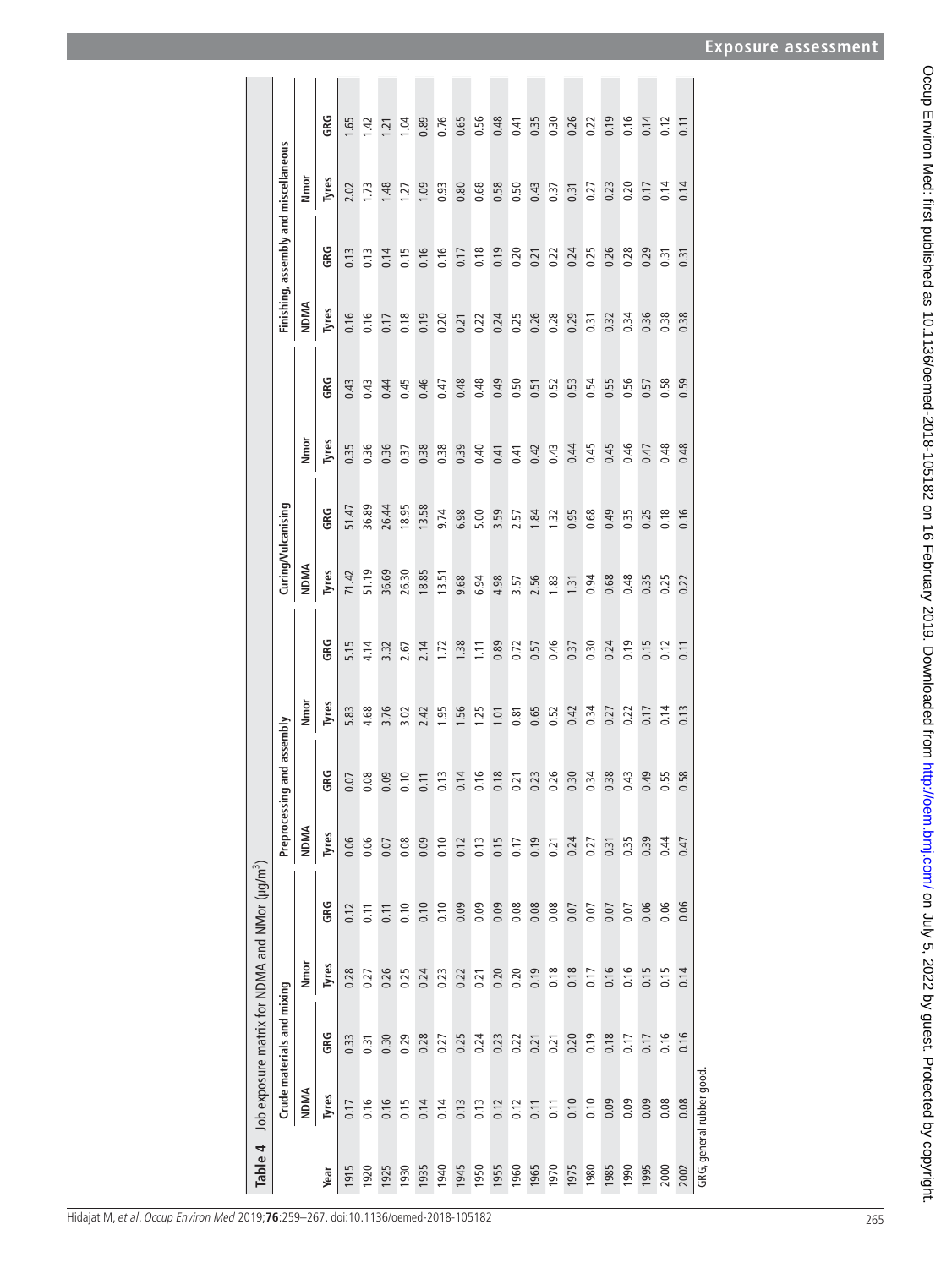

**Figure 1** LCE to rubber dust, rubber fumes and n-Nitrosamines. LCE, lifetime cumulative exposure; NDMA, N-nitrosodimethylamine; NMor, Nnitrosomorpholine.

of measurements each year. However, this will have been to some extent negated by the use of mixed-effects models which accounted for clustering of measurements in factories. Although previous work on grouping strategies for exposure assessment in the rubber industry indicated grouping based on department would be preferable over exposure-determinant based assessment,<sup>20</sup> this would have resulted in measurement error from not taking into account impact of control measures, such as installation of local exhaust ventilation or other group-level or indi-vidual-level determinants that could have affected exposures.<sup>[3 20](#page-8-1)</sup> We imputed measurements<LOD with a single value assuming a uniform distribution. Simulation studies indicate that this may bias estimates of variability, $21$  but since we were only interested in an estimate of central tendency for the JEM, the impact on LCE is expected to be minimal.

To develop a longitudinal JEM, n-Nitrosamines measurements from Germany were used to supplement the low number of measurements from the UK, which was based on previous comparisons that indicated no evidence of significant differences between both countries.<sup>9</sup> Comparison of the data that we do have for the same years from both countries was used to provide an adjustment factor, but it is unknown whether this factor would have changed over time.

Models were extrapolated backwards from the first available data in the late 1970s to early 1980s using linear extrapolation of time trends (although capped to avoid unrealistic estimates). Due to lack of quantitative information about exposures in earlier years (1915–1970s), we do not know whether these assumptions are broadly correct, but sensitivity analyses comparing LCE quartiles capped and uncapped show the impact on LCE for epidemiological analyses to be minimal (data not shown). This is because workers who are in the highest quartiles while capped are also in the highest quartiles uncapped and the proportion of data from the highest quartile is 15.7%. Additionally, the proportion of person years contributing to the LCEs from before 1960s was below 10% (data not shown).

<span id="page-7-0"></span>The current study used the largest database of exposure measurements for the rubber industry in the UK spanning 25 years, which enabled estimation of quantitative levels and time trends for each exposure. We have also conducted a sensitivity analysis that showed that LCE estimates were quite stable for our British rubber manufacturing workers cohort. Despite the various sources of error described above, the use of group-based estimates of exposure for workers will have likely resulted in epidemiological findings containing Berkson-type error rather than classical errors, resulting in reduced statistical power rather than significant bias in the results. $^{22}$ 

## **Conclusion**

This study aimed at developing quantitative job-exposure matrices for exposure to rubber dust, rubber fumes and n-Nitrosamines, to enable estimation of cumulative exposures for a cohort of UK rubber manufacturing workers with 49years of follow-up for mortality. These analyses indicated differences between exposure levels among departments and demonstrated declines in average exposure across the 1915–2002 time period, the extent of which differed between departments. Overall, the results were broadly in agreement with previous findings from the EXASRUB database<sup>349</sup> and from others in the European industry.<sup>[2 5](#page-8-13)</sup> The observed differentials in levels of cumulative exposure to rubber dust, rubber fumes and n-Nitrosamines could potentially place workers at increased risk for cancer mortality, and this has been investigated in our accompanying papers.<sup>714</sup>

#### **Author affiliations**

- <sup>1</sup>Population Health Sciences, Bristol Medical School, University of Bristol, Bristol, UK
- <sup>2</sup> Research Division, Institute of Occupational Medicine, Edinburgh, UK<br><sup>3</sup> Institute of Pielogical Chemistar, Piephysics and Piegpaineering, He <sup>3</sup>Institute of Biological Chemistry, Biophysics and -Bioengineering, Heriot Watt
- University, Edinburgh, UK <sup>4</sup>
- <sup>4</sup>Statistics and Epidemiology Unit, Health and Safety Executive, Bootle, UK <sup>5</sup>Centre for Occupational and Environmental Health, Centre for Epidemiology, School
- of Health Sciences, University of Manchester, Manchester, UK <sup>6</sup>

Environmental Epidemiology Division, Institute for Risk Assessment Sciences, Utrecht University, Utrecht, The Netherlands